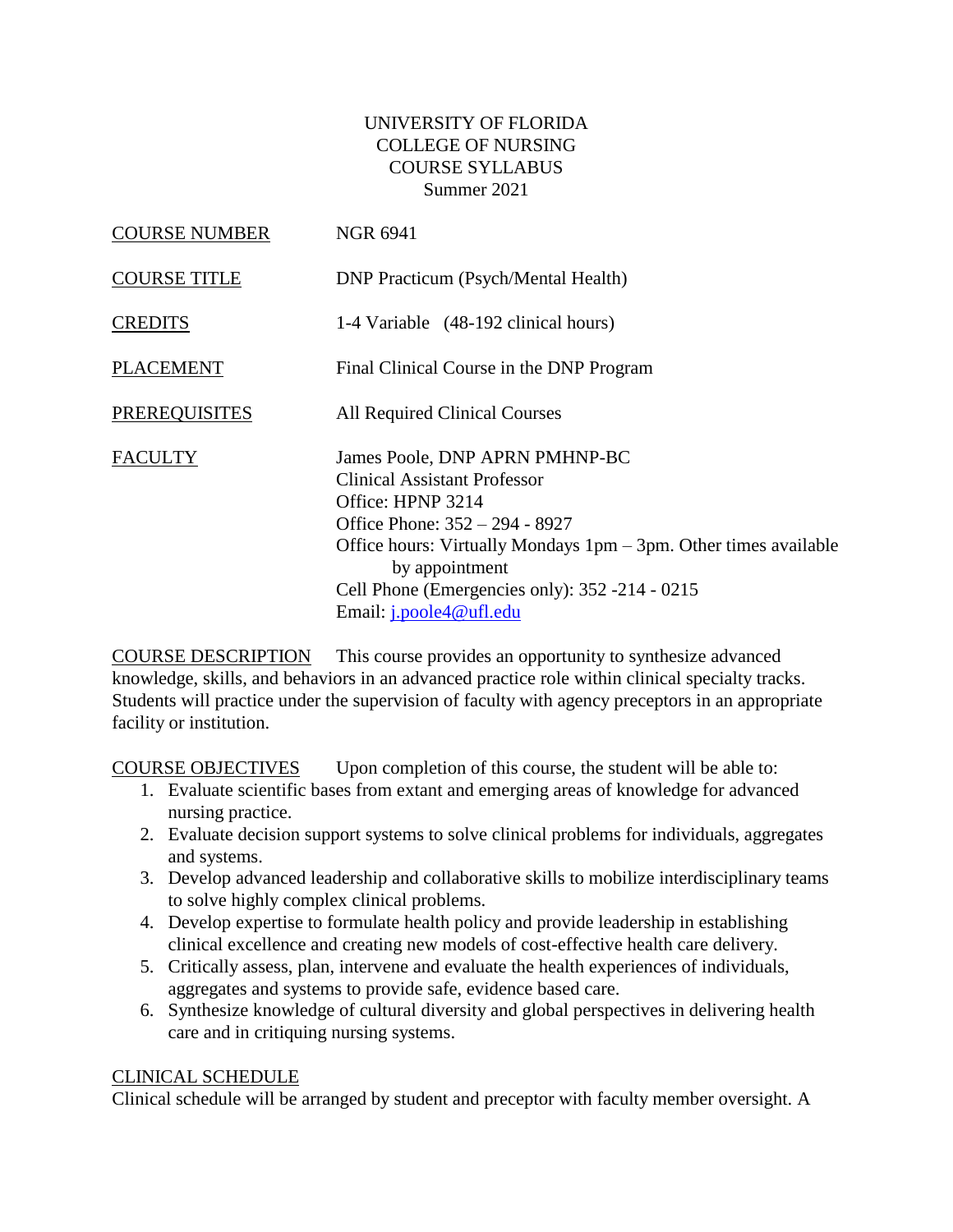copy of each student's planned clinical schedule is due by end of the first week of the course. Schedules may only be modified with preceptor and faculty approval.

Our class sessions may be audio visually recorded for students in the class to refer back and for enrolled students who are unable to attend live. Students who participate with their camera engaged or utilize a profile image are agreeing to have their video or image recorded. If you are unwilling to consent to have your profile or video image recorded, be sure to keep your camera off and do not use a profile image. Likewise, students who un-mute during class and participate orally are agreeing to have their voices recorded. If you are not willing to consent to have your voice recorded during class, you will need to keep your mute button activated and communicate exclusively using the "chat" feature, which allows students to type questions and comments live. The chat will not be recorded or shared. As in all courses, unauthorized recording and unauthorized sharing of recorded materials is prohibited.

If you have face-to-face instructional sessions on campus; in response to COVID-19, the following policies and requirements are in place to maintain your learning environment and to enhance the safety of our in-classroom interactions.

- You are required to wear approved face coverings at all times during class and within buildings. Following and enforcing these policies and requirements are all of our responsibility. Failure to do so will lead to a report to the Office of Student Conduct and Conflict Resolution.
- If you are experiencing COVID-19 symptoms (Click here for guidance from the CDC on [symptoms of coronavirus\)](https://www.cdc.gov/coronavirus/2019-ncov/symptoms-testing/symptoms.html), please use the UF Health screening system and follow the instructions on whether you are able to attend class. [Click here for UF Health guidance on](https://coronavirus.ufhealth.org/screen-test-protect/covid-19-exposure-and-symptoms-who-do-i-call-if/)  [what to do if you have been exposed to or are experiencing Covid-19 symptoms.](https://coronavirus.ufhealth.org/screen-test-protect/covid-19-exposure-and-symptoms-who-do-i-call-if/)
- Course materials will be provided to you with an excused absence, and you will be given a reasonable amount of time to make up work. [Find more information in the university](https://catalog.ufl.edu/UGRD/academic-regulations/attendance-policies/)  [attendance policies](https://catalog.ufl.edu/UGRD/academic-regulations/attendance-policies/)
- You are expected to adhere to all policies of the clinical agency to maintain safety such as wearing approved personal protective equipment. It is your responsibility to act in accordance with the UF Health Student COVID-19 Pledge.

E-Learning in Canvas is the course management system that you will use for this course. E-Learning in Canvas is accessed by using your Gatorlink account name and password at [http://elearning.ufl.edu/.](http://elearning.ufl.edu/) There are several tutorials and student help links on the E-Learning login site. If you have technical questions call the UF Computer Help Desk at 352-392-HELP or send email to [helpdesk@ufl.edu.](mailto:helpdesk@ufl.edu)

It is important that you regularly check your Gatorlink account email for College and University wide information and the course E-Learning site for announcements and notifications. Course websites are generally made available on the Friday before the first day of classes.

### TEACHING METHOD

Synchronous supervision seminar, supervised clinical practice, written assignments, and selected readings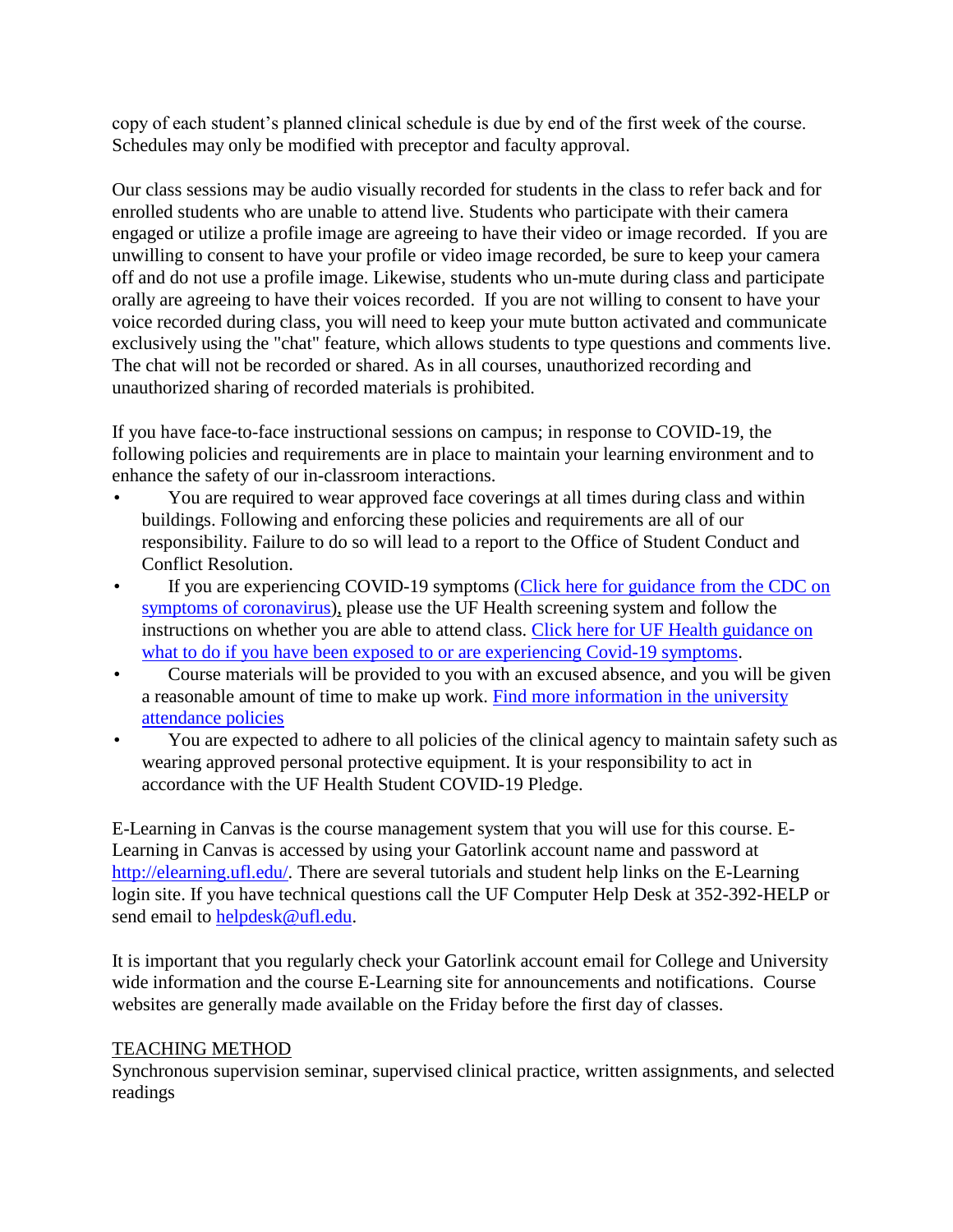# LEARNING ACTIVITIES

- Supervised clinical practice with preceptor
- Biweekly synchronous faculty supervision virtually for 1-2 hours. Time TBD.
- Four written case presentations
- Selected readings

### Objective Structure Clinical Examination (OSCE)

As part of the requirements for the course, each student must complete an OSCE to evaluate clinical skills with a standardized patient. As these assignments require services of professional patients, they will only be offered once and cannot be rescheduled.

Please reserve Wednesday August  $4<sup>th</sup>$ , 2021 for completing your OSCE. Details will be provided closer to the date of exam time for each student.

### CLINICAL EVALUATION

Clinical experience will be evaluated through faculty observation, verbal communication with the student, written work, and agency staff reports using a College of Nursing Midterm and Final Clinical Evaluation Form. Faculty reserve the right to alter clinical experiences, including removal from client care areas, of any student to maintain patient safety and to provide instructional experiences to support student learning.

Evaluation will be based on achievement of course and program objectives using a College of Nursing Clinical Evaluation Form. All areas are to be rated. A rating of Satisfactory represents satisfactory performance and a rating of Unsatisfactory represents unsatisfactory performance. **The student must achieve a rating of Satisfactory in each area by completion of the semester in order to achieve a passing grade for the course**. A rating of less than satisfactory in any of the areas at semester end will constitute an Unsatisfactory course grade.

Faculty with hold a conference with the student to review the student's Midterm Self-Evaluation. Faculty with also meet with the student and preceptor at the clinical site at least once during the semester to evaluate progression in the course. Additional faculty conferences are available upon request and may be required at faculty discretion. Course faculty will complete a Final Clinical Evaluation Form based on conferences, student's participation in supervision seminar, and feedback on the preceptor's Midterm and Final Clinical evaluations.

### Mandatory Documentation of Clinical Hours and Experiences

Students are required to use Exxat software associated with the UF account to schedule all clinical days and to record patient logs. Students should enter at least one patient log for each clinical hour recorded in EXXAT. The faculty will also use Exxat or otherwise communicate with the student to schedule the site visit. Students are required to submit a written calendar of planned clinical practice dates and times in Exxat prior to beginning the clinical rotation. Any changes to the calendar (dates and times) must be submitted in writing to the course faculty member before the change is planned to occur. Clinical hours accrued without prior knowledge of the faculty member will not be counted toward the total number of clinical hours required for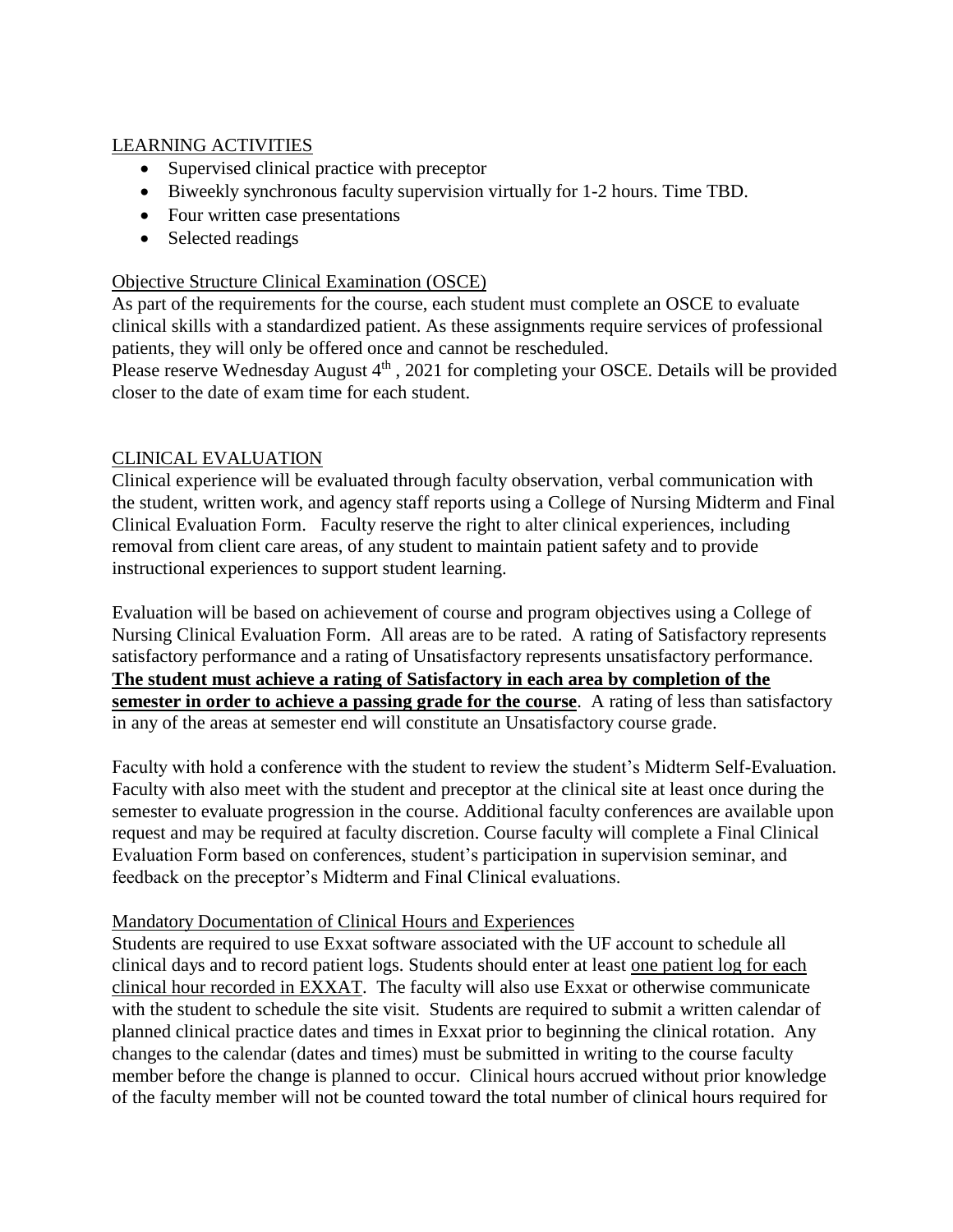the course. Students must notify preceptor and clinical faculty member of any missed clinical days due to illness.

Students also assess their learning experience using the Clinical Site Assessment Form. The Clinical Site Assessment Form is submitted in Exxat. At the middle of the clinical experience the student completes a self-evaluation. The faculty member completes a student evaluation using the College of Nursing Clinical Evaluation Form.

Exxat clinical log information must be updated weekly. The student has a 7-day window to post each clinical contact. You are required to complete ALL of the data for each case in Exxat.

For technical problems, you may reach out to the Exxat support team at support@exxat.com

### MAKE UP POLICY

Students will provide a planned clinical schedule as noted above. Students will notify faculty (and preceptor) in advance for any anticipated absences, missed assignments due to excused absences, or missed clinical hours. Students will develop arrangements with the faculty or and clinical preceptor as required to make up missed written or clinical assignments, as well as clinical hours.

### GRADING SCALE

- S Satisfactory
- U Unsatisfactory

For more information on grades and grading policies, please refer to University's grading policies: [https://catalog.ufl.edu/graduate/regulations/.](https://catalog.ufl.edu/graduate/regulations/)

### COURSE EVALUATION

Students are expected to provide professional and respectful feedback on the quality of instruction in this course by completing course evaluations online via GatorEvals. Guidance on how to give feedback in a professional and respectful manner is available at [https://gatorevals.aa.ufl.edu/students/.](https://gatorevals.aa.ufl.edu/students/) Students will be notified when the evaluation period opens, and can complete evaluations through the email they receive from GatorEvals, in their Canvas course menu under GatorEvals, or via [https://ufl.bluera.com/ufl/.](https://ufl.bluera.com/ufl/) Summaries of course evaluation results are available to students at [https://gatorevals.aa.ufl.edu/public-results/.](https://gatorevals.aa.ufl.edu/public-results/)

### ACCOMMODATIONS DUE TO DISABILITY

Students with disabilities requesting accommodations should first register with the Disability Resource Center (352-392-8565,<https://disability.ufl.edu/> ) by providing appropriate documentation. Once registered, students will receive an accommodation letter which must be presented to the instructor when requesting accommodation. Students with disabilities should follow this procedure as early as possible in the semester.

### PROFESSIONAL BEHAVIOR

The College of Nursing expects all Nursing students to be professional in their interactions with patients, colleagues, faculty, and staff and to exhibit caring and compassionate attitudes. These